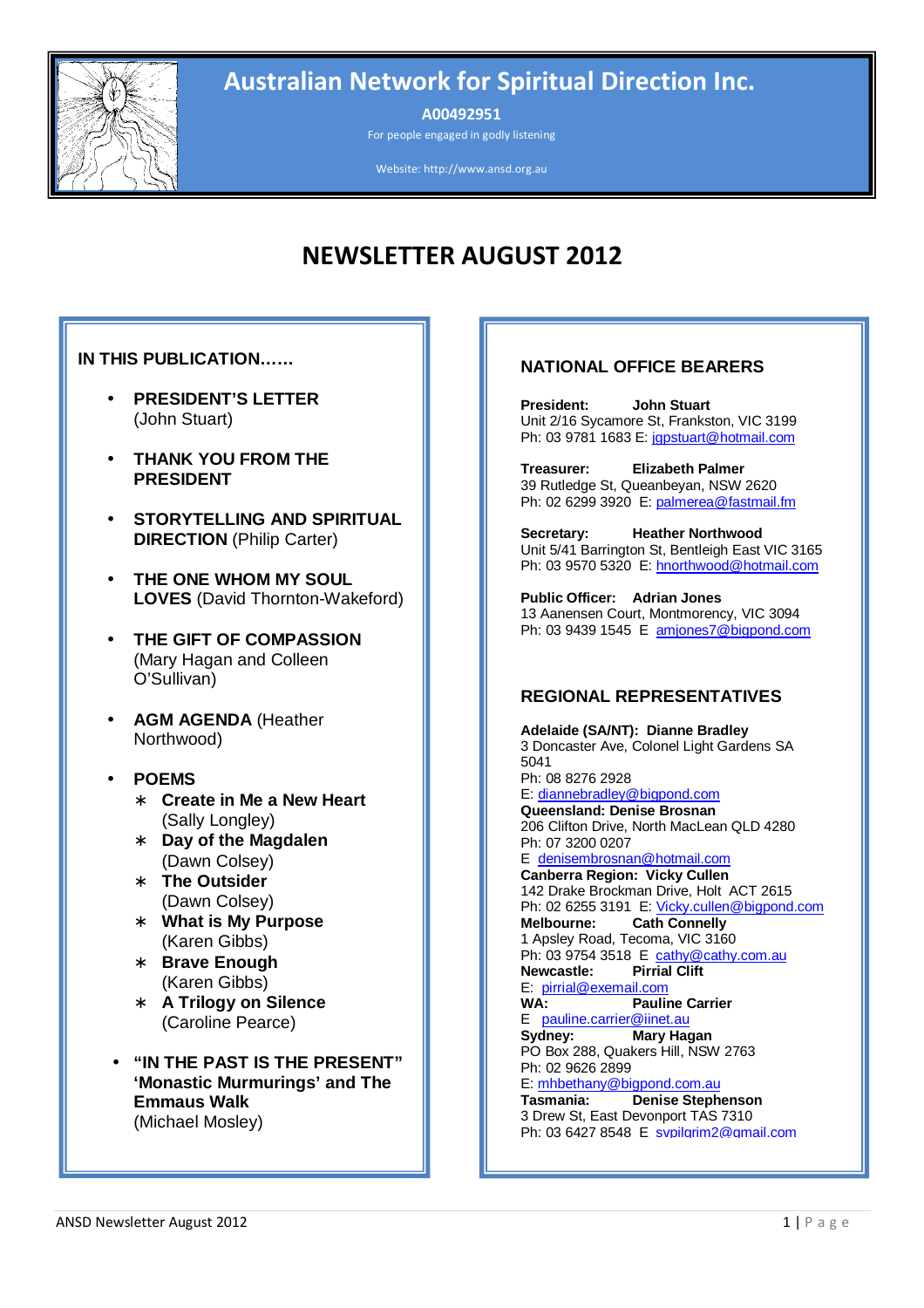# President's Letter

As I write this letter I am listening to J S Bach's Jesu Joy of Man's Desiring. It has been an important piece of music for most of my adult life. I first became aware of it in 1962 on my first morning in the seminary. I was 18 years old. I was in the chapel for meditation at 6.30 in the morning and with 8 years ahead of me, I was feeling terrible. I had no words to articulate what was going on inside of me. In fact, there would have been no one to speak to if I had words. At the end of the half hour meditation, my sense was much worse than when we had started. My central thought was "there is no way that I could last 8 years." Then between meditation and mass, the organ started to play the Bach piece. Whatever happened during that 3 to 4 minutes of the music, I was not aware of then, but I was brought into a completely different place. I felt better and the sense that I could not go on evaporated. The awful feeling would return many times during the 8 years, and even to this day, it returns. The difference now is that I have words to put around the experience and quite often I put that music of Bach on and it invariably transforms how I am.

Bach seems to have captured an essential element of what Jesus of Nazareth was/is calling us to viz., that transformation is part of our inheritance. We do not have to earn it because it is an expression of grace. My recall of that time 50 years ago is that while I certainly felt better about myself it was not just a feel good experience. I was introduced toa quality we all possess, **compassion.** The music that morning triggered compassion but it was years and years later that I learned its lesson, and am still learning its lesson I hope. It was almost as if something deep inside me lay dormant, waiting for the time when I would grow up and come to a deeper understanding of the mystery of grace. This piece of music is but one example of how the movement of the grace of transformation can be triggered.

This example fits into a larger picture of what it means to be open to grace. As I write this letter, I am aware of the further revelations of the sexual abuse cover up that is continuing to bedevil the Catholic Church. In Melbourne a priest who literally absconded to England in the middle of the night was apparently tipped off by a senior cleric that he was to be charged. The police never followed the case and he was never charged. An American Monsignor has just been jailed for 3 to 6 years for covering up cases in Philadelphia. In addition a recent Four Corners

program has revealed similar cases dating back at least 20 years. All this terrible cover up reveals nothing of the movement of transforming grace.

As spiritual directors we are called to daily ponder the movement of transforming grace and the way it is blocked and can be blocked. As I mentioned, the above example fits into a much larger picture. It is part of the call that Jesus the Christ issues to each of us, not just as spiritual directors but as human beings viz. to care for others. In a beautiful book, first published in 1974, Out of Solitude, Henri Nouwen reflects on the true meaning of CARE.

What does it mean to care? Let me start by saying that the word has become a very ambivalent word. When someone says, "I will take care of him!" it is more likely an announcement of an impending attack than of a tender compassion. And besides this ambivalence, the word **care** is most often used in a negative way. "Do you want a cup of tea?" "I don't care." "Do you want to stay home or go to a movie?" "I don't care." Etc. This expression of indifference toward choices in life has become commonplace. And often it seems that not to care has become more acceptable than to care, and a carefree lifestyle more attractive than a careful one.

Real care is not ambiguous. Real care excludes indifference and is the opposite of apathy. The word "care" finds its roots in the Gothic "Kara" which means lament. The basic meaning of acre is: to grieve, to experience sorrow, to cry out with. I am very struck by this background of the word care because we tend to look at caring as an attitude of the strong toward the weak, of the powerful toward the powerless, of the haves toward the have-nots. And, in fact, we feel quite uncomfortable with an invitation to enter someone's pain before doing something about it.

Nouwen captures an important aspect of the movement of transforming grace. Genuine care cannot be operative outside of entering the difficult, the uncomfortable, the painful, the terrifying. This being present to is the only thing that can advance the work of transforming grace. How often is it reported that the abuser says that he was only trying to show love. And this reveals a complete lack of awareness of the true meaning of care as Nouwen espouses. Another insight that all this shows is that we have to be aware of, and open to, the movement of this transforming grace within ourselves before we can be present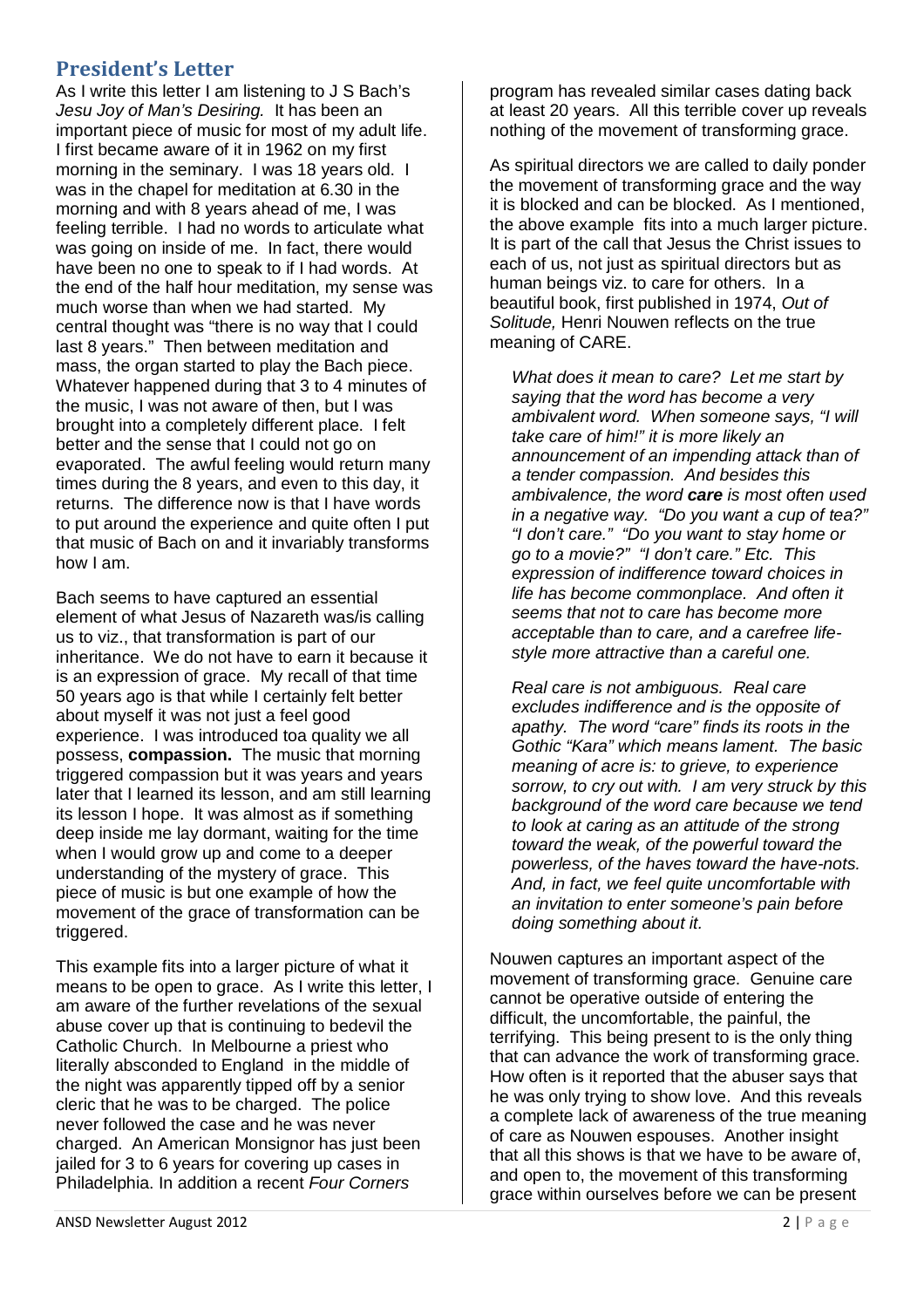to others. We cannot shy away from the difficult, the uncomfortable, the terrifying in ourselves and expect to be present to others in similar situations. Also we must never forget that receiving joy and taking delight in life and engaging in the pleasurable is as equally important an aspect of care, because life is never all gloom and doom.

As we approach the AECSD conference the theme of **"Stepping into Mystery"** reminds us that this journey of allowing the movement of transforming grace is a delightful, awesome and terrifying one. All of us have has a Bach moment that triggers compassion. How incumbent is it for us to be continually open to these promptings of the Spirit, even if we have to wait for God to appear in the hindsight experience rather than the immediate one.

# John Stuart

# A Sincere Thanks

David Steindl-Rast has as a title to one of his books "Gratefulness: The Heart of Prayer". As we all know, the heart of Christian worship is the Eucharist which simply says thanks for life and the Life-giver. We have come to an important time in the life of ANSD. Jo Windier has been the editor of our newsletter for a number of years and has served us all well in bringing us NEWS of the work of ANSD.

Jo, we want to say how **grateful** we are for your service to the spiritual direction of community in Australia. The Newsletter has always been a difficult task and you have done it so well, often under difficult circumstances.

Jo, THANK YOU SO MUCH. We are truly grateful and wish you every blessing.

We also welcome Colleen O'Sullivan who has kindly taken on the role of Editor of the Newsletter. Thank you Colleen for taking on the task.

# John, (President)

# Story Telling and Spiritual Direction

Stories are important in the ministry of Spiritual Direction. People come to direction to tell their stories, and in the telling, with the help of their Director, can be put in touch with other stories, not least the story of our people, the community of faith, and the story of God. And in the telling

on her. He had "recognized" her, and in that recognition, she "recognized" him. It is of course, one of our most fundamental needs: to be seen,

freeing.

to be recognized, and when it happens to us, it is little short of the miraculous. And as spiritual directors, we have the privileged opportunity to recognize people into being, see them into life, and listen them into speech.

and re-telling of these stories they find a new spaciousness, room to breathe where they can become more fully themselves; a renewed imagination, where they can envision fresh possibilities and hope; and new perspectives, where they can hear the invitation to grow up and to make those choices that are life-giving and

Some of the most powerful stories we can tell are the stories of the resurrection, which are not told for our information or for the reporting of literal detail. They are told simply for our transformation. They contain, like all good stories, "stored magic", and have the capacity to capture endlessly our imaginations, move our hearts, and transform us.

Mary Magdalene knew and loved Jesus, perhaps more than most, but after he rose from the dead she supposed he was the gardener. It's not that he looked different after the resurrection; it's just that she, like the other disciples, had never seen who he really was. It wasn't until he moved from saying to her "Woman, why are you weeping?" to speaking "her early morning name" that it dawned

Thomas's moment of "recognition" came when he could overcome his attachment to what God should be like and discover and accept in his wounded God his own wounding. "Listen to the language of your wounds" (Jim Cotter), for this place of vulnerability is precisely the place God speaks to us. For unbelief has less to do with blockages in the intellect than with those in the heart. The faith that Thomas was called into, like the faith that we are called into, has to do with our capacity to say "I am". Thomas is a good companion for us in Spiritual Direction, for he keeps us alive to the potential places of unfreedom in our hearts.

The disciples in the Upper Room, behind the locked doors of their fear and anxiety, discovered (in Ronald Knox's famous words) that a wall can become a window. And from this early story of the disciples and their self-imposed imprisonment we can turn to the seemingly endless twentieth century and contemporary stories of people finding hope, resurrection and freedom behind the four walls of their prison cells. Nelson Mandela, who had found freedom well before he was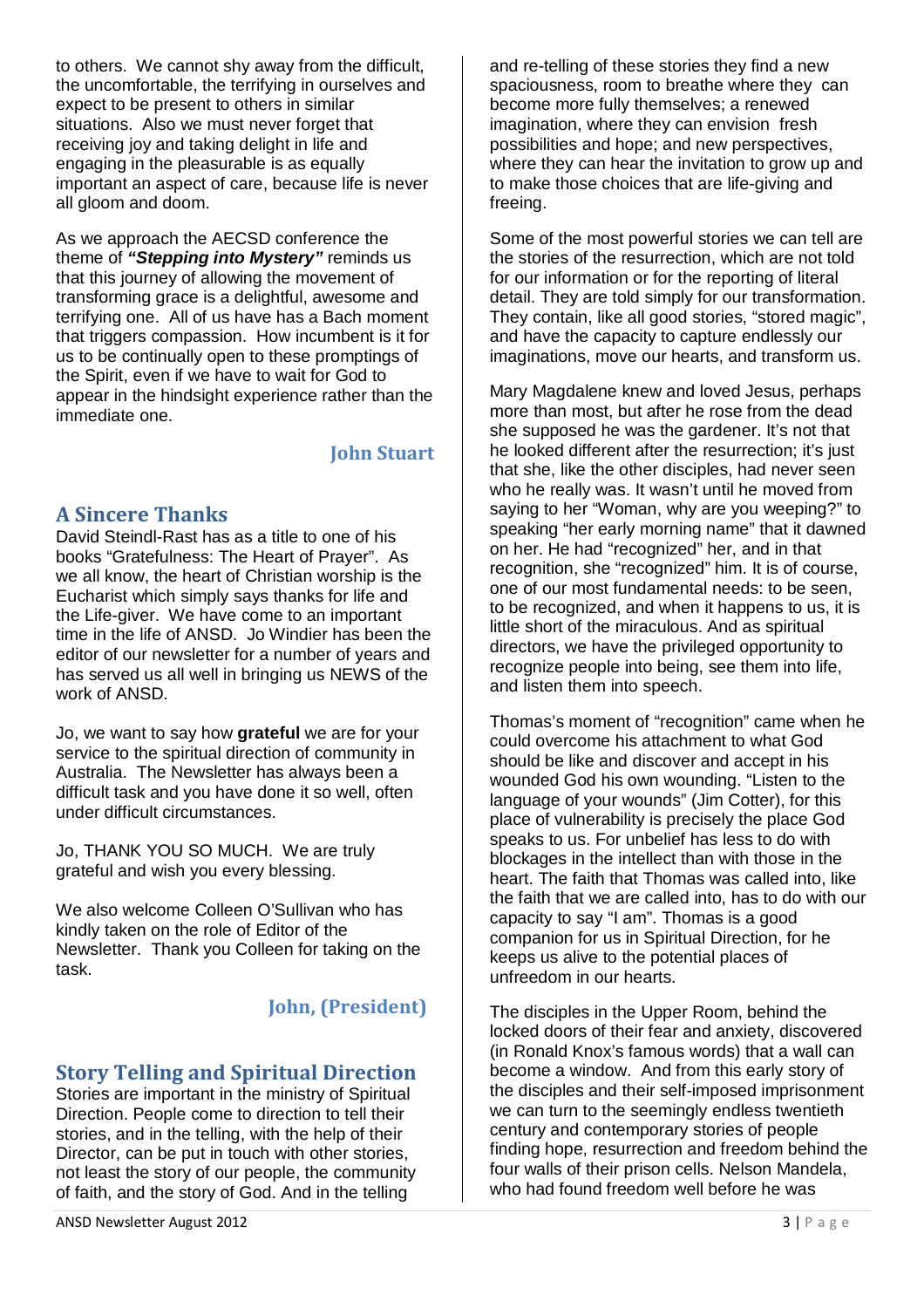released; Solzenhitsyn, who could say "Bless you prison!"; Brian Keenan, the Beirut hostage, who discovered that "captivity had recreated a freedom for us. Not a freedom outside us…but…within ourselves"; Bonhoeffer, who could say in his prison, just before his death, "This is for me…the beginning of life"; Anna Akhmatova, the great poetic chronicler of Stalin's terror, who could write: "I am alive in this grave"; and Yulia Tymoshenko, twice PM of Ukraine and now a political prisoner: "I am more alive, I know, than the men who have imprisoned me here". For those who come to us for Spiritual Direction need a safe place to tell the story of their four walls, of what holds them captive. And it is the way in which we are with them, our manner of expressing our solidarity with them, which is crucial. Bonhoeffer suggests that we may need (even) to let go of the ultimate truths by which we live, and take up a penultimate attitude, refusing to assure them of truths of God's love and God's presence and simply be with them, wordless and impotent. If we can be that for another, perhaps, in time, they "will gradually notice another presence there, silent, bur benevolent and peaceful" (Karl Rahner)

And the disciples on the road to Emmaus, in touch with their disappointment and sadness, in the night time of their distress, could still be hospitable to the stranger and say "Stay with us", and afterwards wake up to their "burning hearts". We do not know where the original Emmaus was: we do not know who the companion of Cleopas was, which suggests that Emmaus is everywhere, and that each of us is on that road. And wherever we are, and whoever we are, directee or director, the Stranger travels with us, addressing us, challenging us, recognizing us.

Such stories allow us to invest significance into our Spiritual Direction relationships. Such stories alert us to the possibility of an "event of the Spirit", a "moment of grace", "spots of time" as Wordsworth says, where "our minds [are] nourished and invisibly repaired". If God is that which allows me to see, then the telling of stories becomes the means by which I enter into a world of ever expanding horizons.

We tell these stories again and again to alert ourselves "to a possibility of present experience". We do not tell them to prove a doctrinal point, or to fit them into our normal way of understanding the world and our lives. These stories point to an inexhaustible truth, which waits to grasp us and transform us in an inner revolution, or change of heart, a profound re-orientation, like falling in

love, where nothing has changed but everything is different.

We keep telling these stories "to arouse [our] astonishment and thoughtfulness", (Peter Carnley) turning us around so that we can become more fully alive in the present moment, living hopefully towards our future who has already appeared.

# Philip Carter

# THE ONE WHOM MY SOUL LOVES – celebrating MARY MAGDALENE (22 July)

Song of Songs 3.4 I found him whom my soul loves 2 Corinthians 5.17 If anyone is in Christ, there is a new creation John 20.13 "Woman, why are you weeping?"

Whether we believe that Mary Magdalene was the same woman as the Mary with the alabaster jar of precious ointment in Luke 7 or not (and most scholars these days don't), I am certain that the woman who met the stranger in the Easter garden of John 20 had such an experience of love in her encounter with Jesus that her life was totally transformed. She wanted to cling to him forever – the one whom her soul loved, who sought him and found him. May we too be overcome with her joy. Try to capture that moment of her wondrous recognition in your heart. Mary, in her Christ encounter, became a new creation, the old had passed away (the old included 7 demons we are informed by Luke 8.2…whatever they were); behold the new had come. And we, with our demons, are equally loved with Mary and equally gifted with this transforming love if we would receive it.

This awakening to divine love has done amazing things to people over the Christian centuries. Thomas Merton, a Trappist monk who died in 1968, lived in the strictest of monastic conditions in his Kentucky hermitage. Yet he would speak of such inner growth and a festive sense of God's presence in words that remind me of the way I felt after my first date with my wife. "Love sails me around the house… I walk two steps on the ground and four steps in the air. It is love. It is consolation…to say that I am made in the image of God is to say that love is the reason for my existence, for God is love." Elsewhere, Merton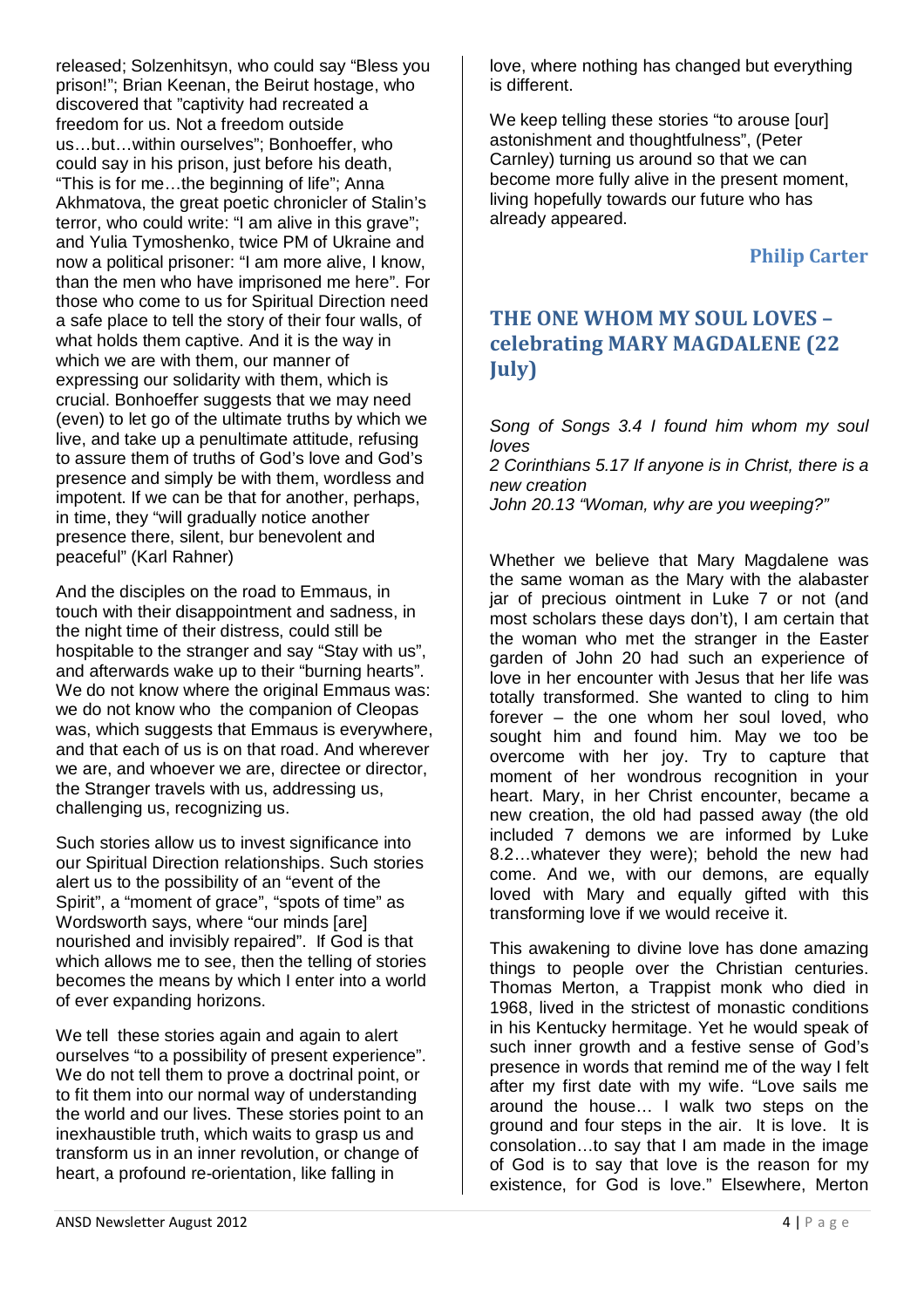says, "Love is the key to the meaning of life. It is at the same time transformation in Christ and the discovery of Christ. As we grow in love and unity with those who are loved by Christ…we become more and more capable of apprehending and obscurely grasping something of the tremendous reality of Christ in the world, Christ in ourselves and Christ in others…"

Our greatest dignity, the essence and most intimate secret of our humanity, is our capacity to love. Gabrielle Bossis in her dialogue with God as recorded in her book, He and I, reveals a most innocent and profound communion with divine love:

The Father says: 'You are astonished by my love. There is only one explanation: God's extravagance. So just believe in all simplicity in this love…And give yourself up to his infinitely delicate and tender power. Be taken captive by love and ask for grace. Love me with my love and be full of trust…Practise the presence of my love. I am everywhere. Put your head on my heart. Of course, since this pleases me. If only you understood the gift of God and who it is speaking to you...Come to me, then, and bring others in your heart…fan flames of your love…don't stand still. Never cease to go forward. Enter even deeper and deeper into my heart. Reading about my passion is not enough. Make it a part of your very self. Wherever you are, take my sufferings. Sufferings desired, willed, expected…they are my love for my children - for you'.

We do need to remember that in real life *true* love is often born of pain, suffering or misunderstanding. In any worthwhile relationship, this will be discovered as we are refined in love. I am sure that this is what happened with Mary Magdalene and Jesus. Hopefully, it happens to us too. In the game of marriage, I am saddened when I meet men and women who say that they are "no longer in love" with their partner. Often this simply means that they have been hurt or misunderstood or no longer feel the physical buzz they once felt. Too many people who think they've fallen out of love have never learned deeply to love. Our early 'in-love' feelings are just the icing; what sustains us for the long haul is the cake: the solid, deep, fruitful ingredients of abiding love, one for the other. I also believe that most of our present sexuality debate in the Church misses this crucial issue. Ironically, when we talk about union or marriage, we are talking much more about abiding companionship, fulfilling relationship, the blissful certainty of being wanted and loved in faithfulness by another

human being. I know a gay couple who haven't had sex for over 10 years; they joke about it. Sure, it was once important and it still is for most people long into a relationship. But what really matters to that couple, what brings them to overwhelming tears of joy, is the deep and abiding love, strength and companionship they have in each other's gifted presence and security. And this is what we need to bless and celebrate as a church! - instead of being so hung-up just about sex. Meanwhile, celibacy, a beautiful vocation in itself, should be strictly a matter of choice; enforced celibacy, enforced loneliness on the other hand, is simply immoral.

In celebration of Mary Magdalene and of single, celibate, partnered and married love, the following is a reflection by an unknown author entitled  $\overline{I}$ LOVE YOU:

I love you,

Not only for what you are, But for what I am when I am with you.

I love you Not only for what you have made of yourself,

But what you are making of me.

I love you, For passing over all my foolish and Weak traits that you can't help but see.

# I love you,

For drawing out into the light my Beauty that no-one else had looked Quite far enough to find.

I love you

### David Thornton-Wakeford

David Thornton-Wakeford is Rector of the Anglican Parish of Parkside in Adelaide and Co-Founder/Leader of the St Oswald Centre for Spirituality

## The Gift of Compassion

The ANSD group in Sydney has taken as its theme in 2012: Compassion. Each meeting has focussed on one aspect of this quality so much needed today. Mary and Colleen began the series with input and discussion around the theme. The first two sessions focussed on the topic: Becoming a Compassionate Presence. Joyce Rupp's wonderful tapes on the subject gave insight and inspiration. These sessions were followed by one on Liminality and Compassion.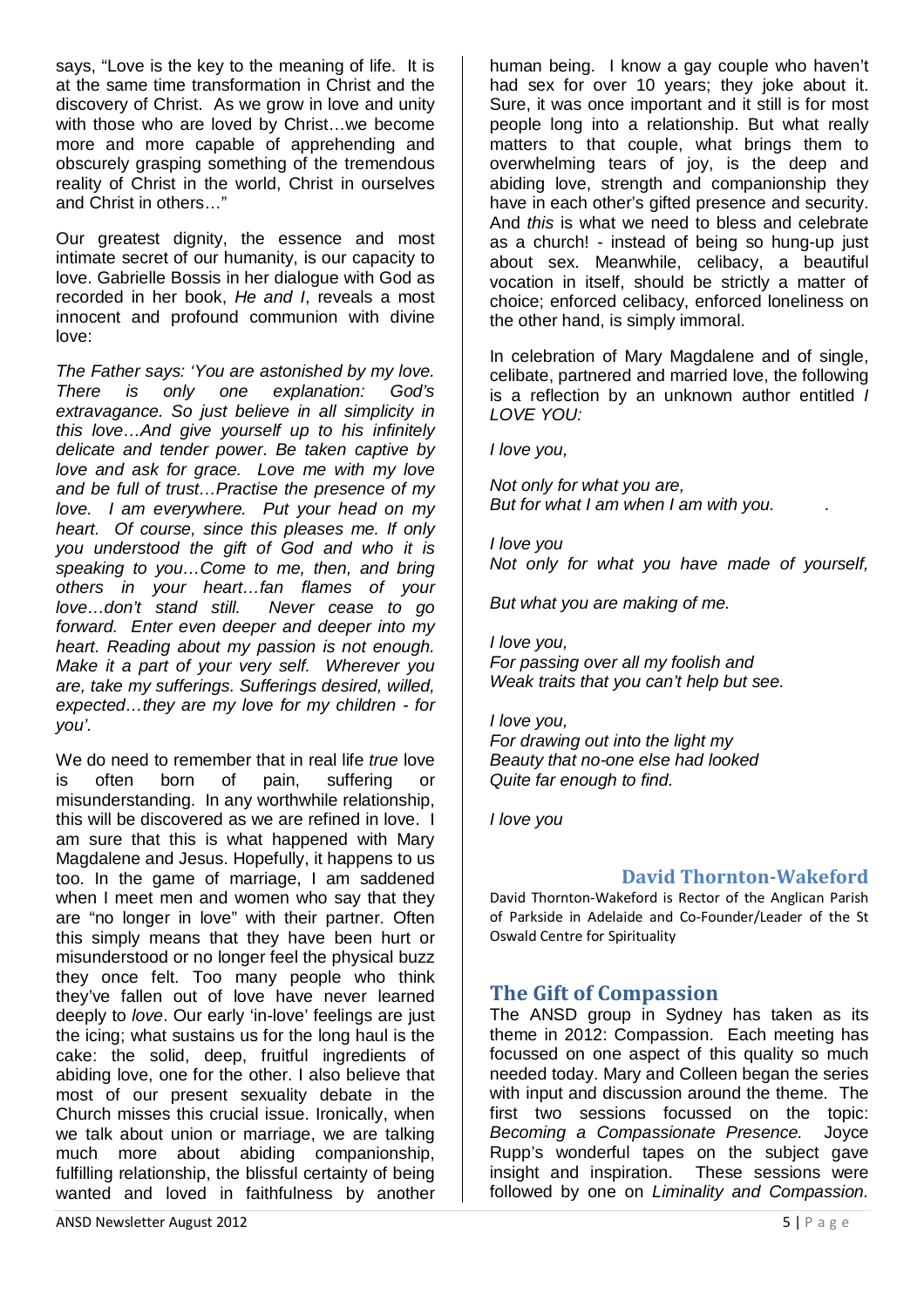The next session in the series will focus on Music and Compassion and the final session on An Ecological and Compassionate Presence. The Sydney group was also fortunate in being able to host a workshop facilitated by Lucy Abbot Tucker from ISL, Chicago, Lucy was invited to Australia by Barnabas Ministries to run a supervision workshop in Canberra and to work with Spiritual Directors in training.

The one day Sydney Workshop was held at St Joseph's Conference Centre, Baulkham Hills and was titled: How Does Compassion Look for the Spiritual Director? The paragraphs below offer a brief summary of what was a very rich day.

Lucy shared with us some significant concepts, and some wonderful stories and poems, which challenged the listener to re-think their ideas and practise of compassion. Our main task is to listen to our directees but to listen for what? Lucy suggested we are listening for the heartbeat of God in the Sacred Moment. That moment we call the now. How do we do this? As Directors we do this partly by allowing our directees to be in control of the session. We are attentive to the person as they are now. We are called to be present to their reality; gently overcoming resistances, not pushing too hard. When the past emerges it needs to be recognised as significant to the now. An appropriate question is: What is it about this story that relates to your life now? This response puts us into the place of compassion in the present moment.

Perhaps one of the challenges for spiritual directors is that we are called to respect the spirituality of the other as long as it is working for them.

Spiritual directors are called to exercise compassion towards the process as much as to the person. Each time a director sits with a person the Director is called to believe that God is present. Growth in compassion is a growth in freedom for the Director and Directed. Above all we are called to believe that we are not simply made for God but we are made of God.

Finally Lucy reminded us that we must love this ministry and that our compassionate love of the work must grow the more we participate in it.

# Colleen O'Sullivan

# AUSTRALIAN NETWORK FOR SPIRITUAL DIRECTION Inc.

## ANNUAL GENERAL MEETING

### XAVIER COLLEGE KEW,

### **MELBOURNE**

Sunday 23 September, 2012 at 3pm

#### **Ordinary Business:**

- Welcome
- Present
- Apologies
- Minutes of last AGM
- Executive Report (President's Report)
- Financial Report
- **Election of**
- Regional Representatives (at least 5)
- Membership Committee (3 members not on Executive)

Nominations will be accepted from the floor of the meeting, but prior consent to nomination must have been obtained from anyone nominated but not present at the AGM.

### **Specific Business As Indicated Below**

- **Brief Regional Reports**
- ANSD Conference 2013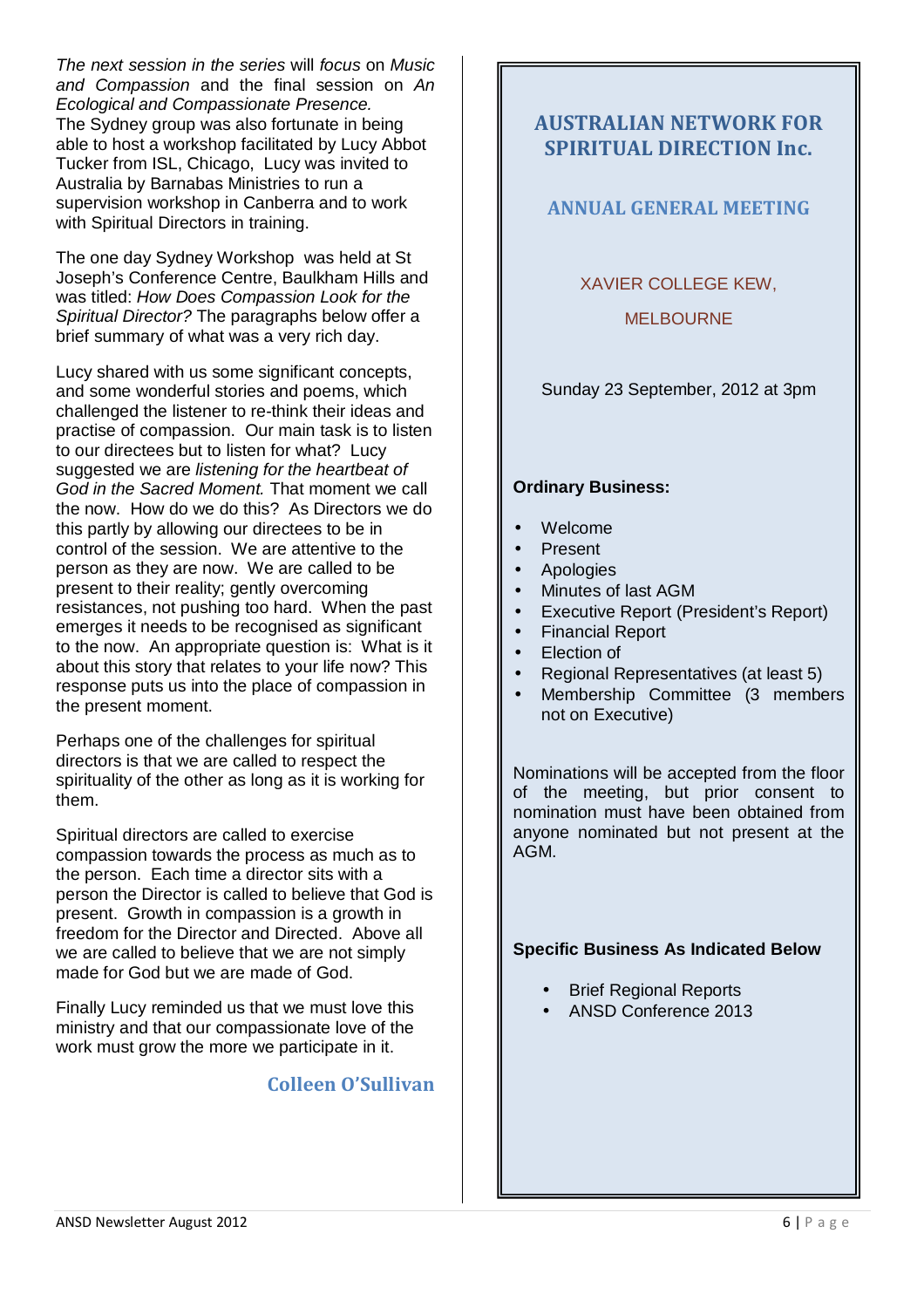## Create in me a new heart, O God<sup>1</sup>

Wisps of my heart go questing and festering Snaking their way in mockery jesting Sneaking and sleuthing not open to truthing But sniggering and pointing at the fickleness of faith.

O take, shake, batter and break This two-toned heart of push-me-pull-you Yet gently too, with your aromatic hue Give light and nudging – allow me no begrudging; Stretch out your hands and gather the sands Into clay you can mould and fold and hold. Tilt my face toward you To embrace all that is true And gather me, lather me, drench me in grace.

> For you are the light, My love and delight, You won't refuse this one – surrender Undone and outrun...

As you lick my tears, soothe my fears, whisper gently in my ears I begin to hear softly, smell so strongly your wine-soaked breath, transforming this battle-choked death pulsing my heart's schisms into your resurrection rhythms 'til at long, long last this dark night is passed.

PS: Who would have thought that stone, when crushed, forms warm deep softness so like the flesh of your strong chest?

## Sally Longley

<sup>1</sup>Based on **Ezekiel 11:19** I will give them an undivided heart and put a new spirit in them; I will remove from them their heart of stone and give them a heart of flesh.

## Day of the Magdalen

In Solemn High Mass on her feast day our senses are rich with candle glow, the incense perfume of Arabia, the liturgy's dignified words, full bellow of organ, loud chant of choir. At the shrine her statue wears a festal robe. The guest preacher speaks

of legends conflated to vision this women, apostle to the apostles, chosen to bring to the men news from the open tomb' the Christ's resurrection: 'Mary,' 'Rabbouni' 'Go. Tell them.'

After shared supper, as we walk to our cars in the old city street ridiculously my mobile rings. 'You have a new granddaughter,' my daughter tell me in a strained, weary voice. 'Madeleine Emily.' I gasp, tell her of the feast day and how I love the names she has chosen. 'And I didn't even know,' she says, nonchalantly. The younger generation seem to miss God's subtle workings through their sensitive minds, their healthy bodies. But grandmothers are open to all possibilities.

# Dawn Colsey**,**  (Adelaide, South Australia, for Madeleine, and Mary of Magdala)

## The Outsider

Her wild, pleading eyes seek trust. A face thin with hunger, lean body furtive in every movement, unwanted, knowing more of escape, flight to safety. than of warmth, compassion, invitation to a home.

An edge-dweller, she waits for the darkness of night, lights out, others curled in bed. She embodies the marginalised, the one who slinks and peers to see if she can steal safely.

She helps me know how it would feel to be an outcast when I enter into her anonymous life. Cat without a home.

> Dawn Colsey, (Adelaide, South Australia)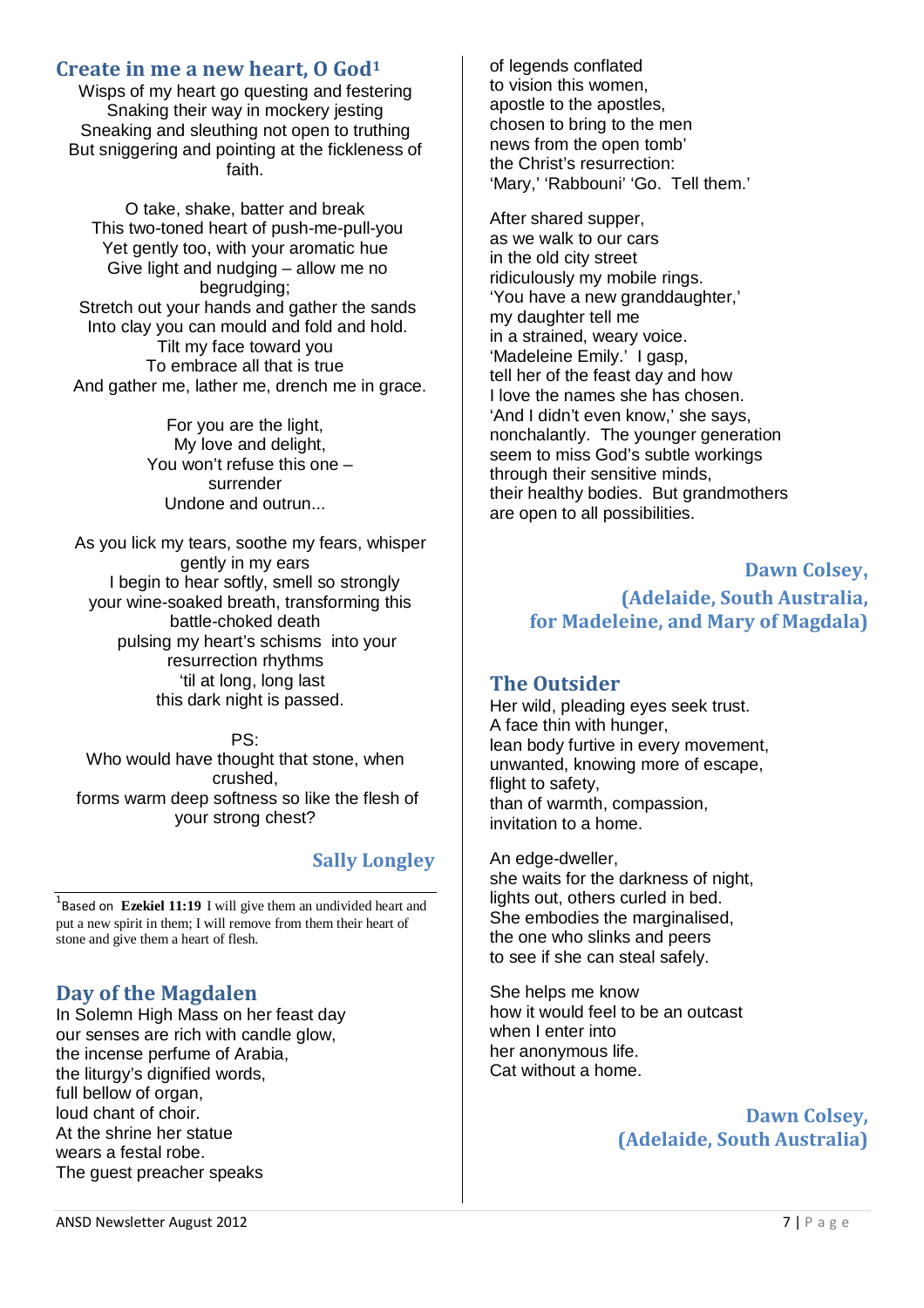# Poems – Attending to Presence

## What is my Purpose?

I'm letting this one go. Stalked it first, but it eluded me. Would you believe I thought I had it in the bag, and the cheeky bugger slipped away. Trust me to think the whole deal about 'purpose' in life might be tameable. How utterly naive. It came back and bit me.

> Not gonna track it any more Too like ferreting out rainbow's end: the glorious colours wasted in the pursuit. Maybe when I stop hunting it, It will come to me – on its own.

> > Hopeful thought I shall wait.

Karen Gibbs, (Adelaide, South Australia)



## Brave Enough

Ah! Precious Lover of Lovers How choice to lie in Your embrace Shamelessly ravished Such unspeakable intimacy Limp I lie in ecstasy's postlude Listening to Spirit's whisper Filling me, telling me Be brave enough to come again.

> Karen Gibbs, Adelaide, South Australia

# A TRILOGY ON SILENCE

#### 26/12/08

Deep in my soul sadness. Evoked by the purity of sound of clear single notes of voice, brass or reed of haunting melodies and "sheer silence." ("the sound of sheer silence" 1 Kings 19:12 NRSV)

### 24/5/10

Just to be in silence, still. One with myself one with all beings. Alone, but not alone, with Being itself.

### 30/05/12

The lone car stopped beside the bitumen stretching from sight both in front and behind the desert encircling the car and its occupants who stepped out into the landscape "Listen to the silence," the visitor remarked "I've never heard it before." the creation totally quiet as we stood on holy ground.

# Caroline Pearce

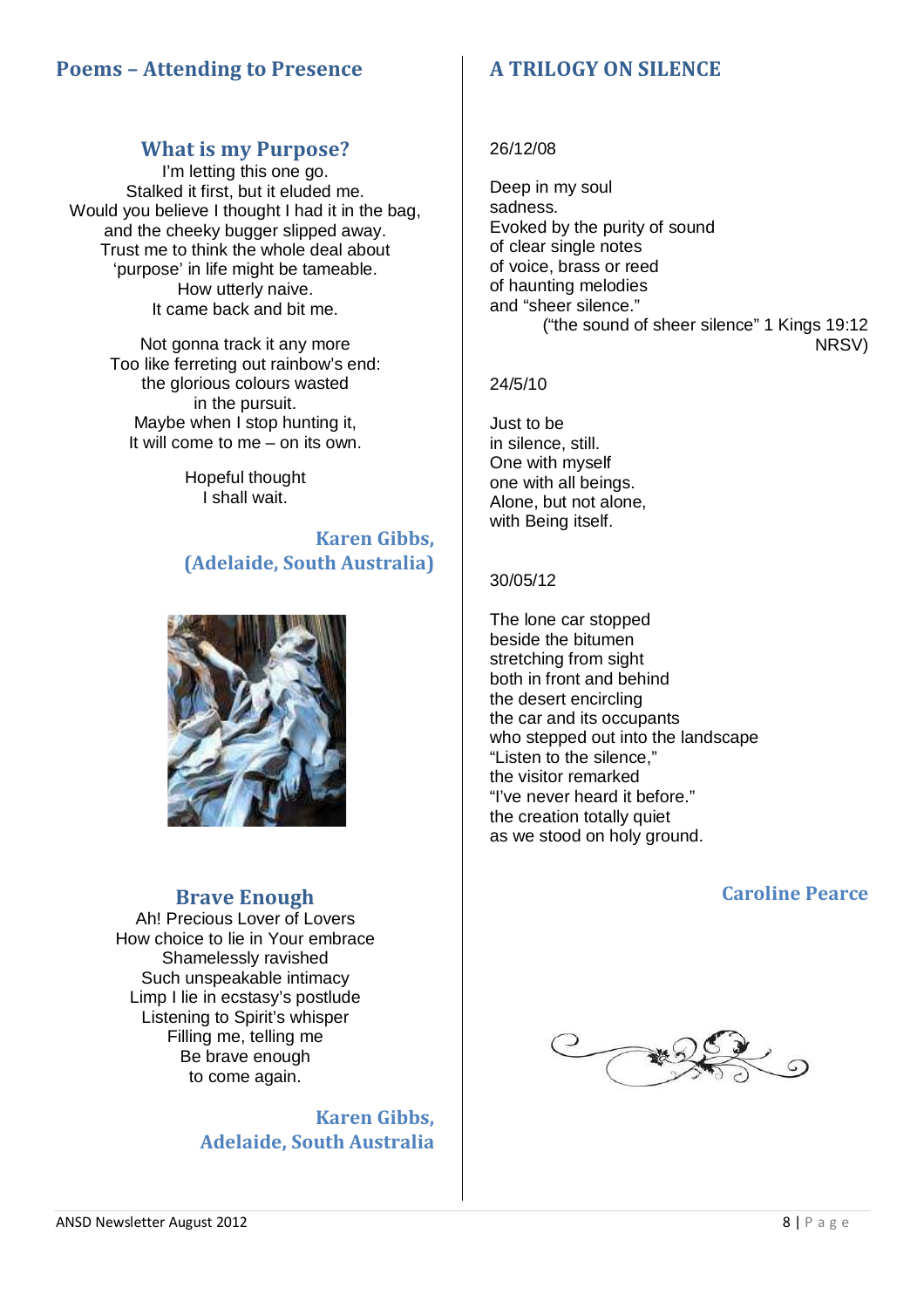# "IN THE PAST, IS THE PRESENT"- MONASTIC 'MURMURINGS' AND THE EMMAUS WALK

#### **1. Introduction**

**"In the past, is the present**" reflects on the proposition that the faith 'murmurings' which led to the founding of the early monastic movement, might be viewed as a precursor of our contemporary faith 'murmurings'.

'Murmurings' which today can be viewed in one way as the disenchantment with traditional faith dialogues or with what many view as the increasingly soulless and pervasive consumerism, 'affluenza', afflicting our society.

How therefore, might contemporary Spiritual Direction gain insights from these early monastic 'murmurings' which might assist in engaging with contemporary 'murmurings'.

I will reflect on these early monastic 'murmurings' through the prism of the original desert mothers and fathers, and of St Benedict, with the catalyst of their 'murmurings' resulting in their consequential expressions of the monastic movement.

Today, we are experiencing similar expressions of spiritual and faith emptiness and cynicism – negativism – within our contemporary society. For some, there is disillusionment with the institution of Church which for them no longer provides spiritual and faith relevance; there is no longer any sense of engagement with, or connection to, the faith message being offered.

However, there is a corresponding searching for something more authentic both from those with an existing faith background and from those with no formal grounding in faith dialogues. This reflection also embraces 'liminality', as this contemporary searching might be placed within the context of being in limbo: a transitional searching within awilderness of consumerism and 'affluenza', as arid as the desert sands. A wilderness sometimes viewed through symptoms akin to those of acedia and of the 'dark nights of the soul' as expressed by St John of the Cross.

So, I consider the current 'murmurings' of my reflection as a groaning expression of both the personal and collective consciousness of an emptiness, which sometimes cannot be

articulated and at times only felt in its abstractness.

'Murmurings' from spiritual 'hollows' lying deep within ourselves; 'hollows' of spiritual emptiness left in the void after the flight from: consumerism, 'affluenza'; from religious and social disenchantment; from an acquired false self. They are 'hollows' echoing with the cries of yearnings for spiritual/faith meaning; cries which collectively bellow into social consciousness and consequences – liminal 'hollows' hungry for the grace of spiritual meaning and acceptance.

 How then might an understanding of these past 'murmurings' and traditions help contemporary Spiritual Direction to transform these 'murmurings', to fill spiritual 'hollows'? How might reflecting on the relevancy of this 'past' to our 'present', practically support contemporary Spiritual Direction in its ministry to those directees who may be 'churched' or 'unchurched'.

### **2. Monastic Considerations**

As a starting point we can place Spiritual Direction in the context of hospitality, the hospitality of the desert mothers and fathers of the early monastic movement; a tradition and culture of providing hospitality to the weary traveller, of 'monastically' greeting them and embracing their 'murmurings' and spiritual 'hollows'.

Metaphorically the cradle of our hands, the cradle of Jesus' hands, can become the holding place of the hospitality of our ministry. The cradles of our hands can also be seen as an image of the stability of Spiritual Direction, a counter balance to the instability and inhospitality of the mobility and constant change within our contemporary world.

Here we can offer a place of stability, where a deep breath can be sighed into the resting presence of our sacred, still place; a contemporary stability which comes to us from the 'passive apostles' of the desert mothers and fathers A stability of becoming an anchor to secure these 'murmurings'; the Spiritual Director becoming the 'eye in the centre of the storm' where the centre is still and calm in loving acceptance.

The Spiritual Director may seek to introduce an element of stability into the life of the directee between sessions, by introducing a form of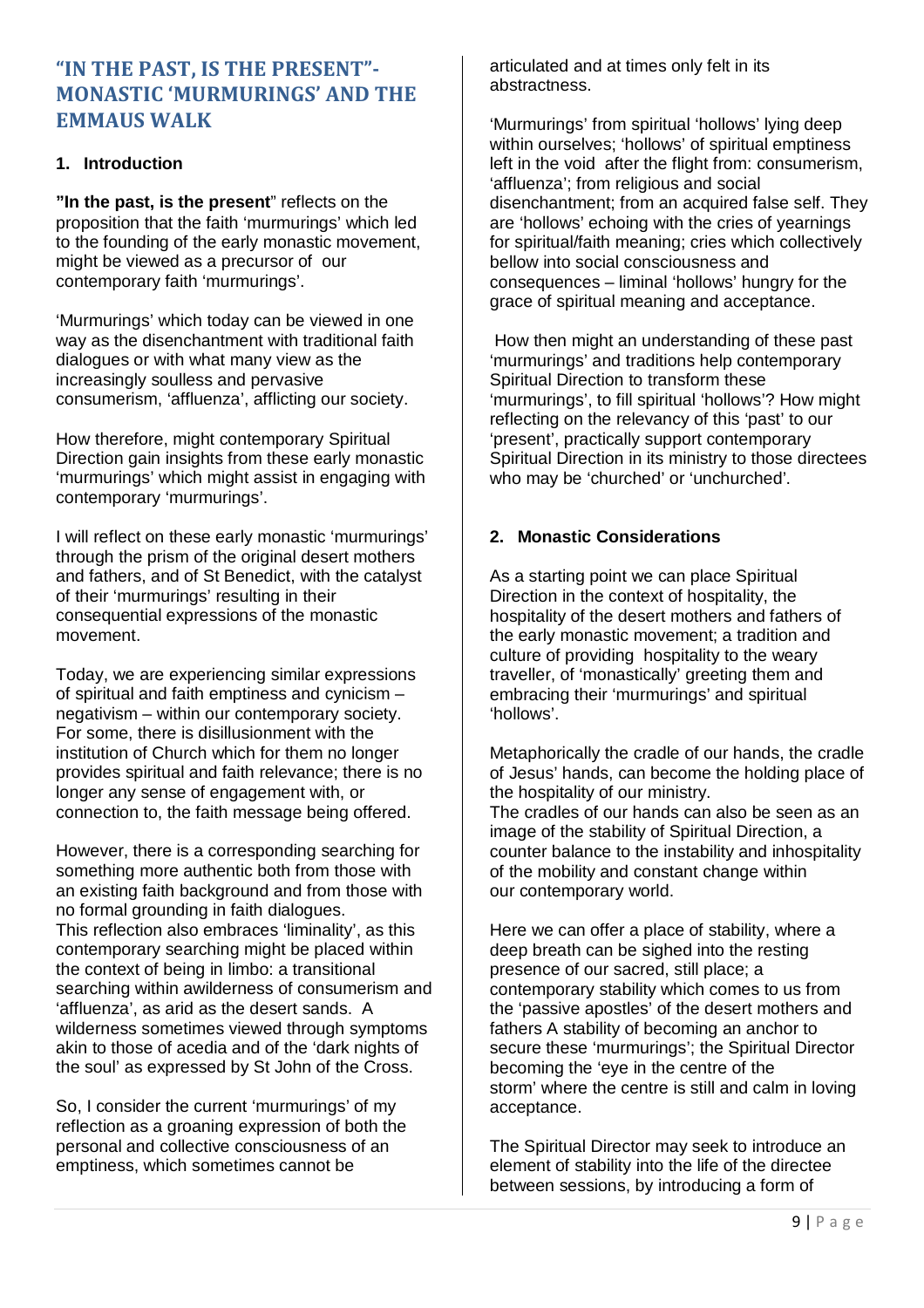monastic daily offices to enable the sense of the presence of God and moments of holiness, to enter into their daily lives. The setting aside of daily rhythmic prayer times to enable conversations of the spirit: meditation, sacred readings, contemplative practices such as 'lectio divina'; to open up that space to intentionally enable God's presence to be felt and acknowledged.

In attending to our own conversations of the spirit, our own 'hollows' of the spirit, we too can become a companioning presence felt and seen by our directees – "the real companions are much more than teachers; they are themselves the teaching, their whole lives are the message"- (Andre Louf, 'Tuning into Grace').

Whilst we may not be hermits of the monastic desert or wilderness, we can carry within ourselves the ability to go inwards to the,"hermit of our hearts"- (Bishop Kallistos Ware, 'The Inner Kingdom') - to where that meeting place with God resides. Perhaps this sense of the "hermit of our hearts" might too be seen and felt by our directees, opening them up to the realisation that they do not necessarily need to be in a truly spiritual place, to encounter God. Similarly, the seeking of God in the 'ordinary' and the prophetic nature of Spiritual Direction might help directees to place their 'murmurings' in the context of the early and subsequent monastic movements. This may help those who are disillusioned with the institution of Church, to connect with a Christian monastic tradition viewed by some as one which can sit outside of the mainstream Church.

A tradition which perhaps connects with the wider community's 'murmurings' and also to social justice issues, thus providing a further pathway of exploring a relationship with God. A relationship open to credibility through the highlighting of how contemporary Orders can and do live out of these traditions.

For some who have in effect become 'refugees' in their desolation, then Spiritual Direction could for them become a haven, a safe place in much the same way that the desert mothers and fathers, who initially fled their own contemporary religious settings, found refuge in the subsequent monastic movement and which then provided refuge for those who came to them.

Spiritual Direction can provide that haven, refuge for those who may be seeking God, outside of the institutional Church.

It can provide that haven, refuge where they can let go negative, proscriptive images of God which have been impediments to their growth in faith. A haven of the 'colour purple' of faith: holding them while they may be undergoing the painful and at times frightening shedding of previous faith templates; safely holding them to then trust in the presence and movement of the Holy Spirit, to fill their spiritual 'hollows'. This haven may be just as relevant to those who are 'unchurched', who are fleeing from the 'murmurings' of consumerism, 'affluenza', yet who are still yearning for some form of spiritual authenticity to fill their abstract 'hollowness'.

#### **3. Emmaus Walk (Luke 24, Verses 13-33)**

People caught within the emotions arising from these 'murmurings' can have a sense of being in a faith limbo: a faith limbo in which they are consciously or unconsciously on a journey to an unknown destination, seemingly alone; a liminal spiritual 'hollow'.

These verses of Luke's Emmaus Walk speak powerfully of this liminality, of being in a faith limbo. In these verses, where the two disciples are walking from the start point of desolation and mourning, to a potentially fearful and as yet unknown destination, they are in a state of liminality, in the painful void of Easter Saturday. At this lowest point within the walk and without them realising it, the risen Jesus is with them.

Similarly in a contemporary setting there can be those 'mourning' the loss of 'church', the loss of their previously well held faith expectations and beliefs, yet who are still seeking some form of renewed faith grounding. This can be equally applicable to the 'unchurched' who are searching for a faith, who can be in a similar state of liminality within this transitional searching from a rejected superficiality, to a desired, authentic faith belief.

When we are with directees who are in the depth of their 'murmurings', their spiritual 'hollows', we can overlay onto these encounters, the template of Jesus as Spiritual Director, in effect engaging the Jesus of the Emmaus Walk. Here we have Jesus as Spiritual Director discerning the inner 'murmurings', the inner movements of the disciples: their deep grief, their shock, the 'burning of their hearts'.